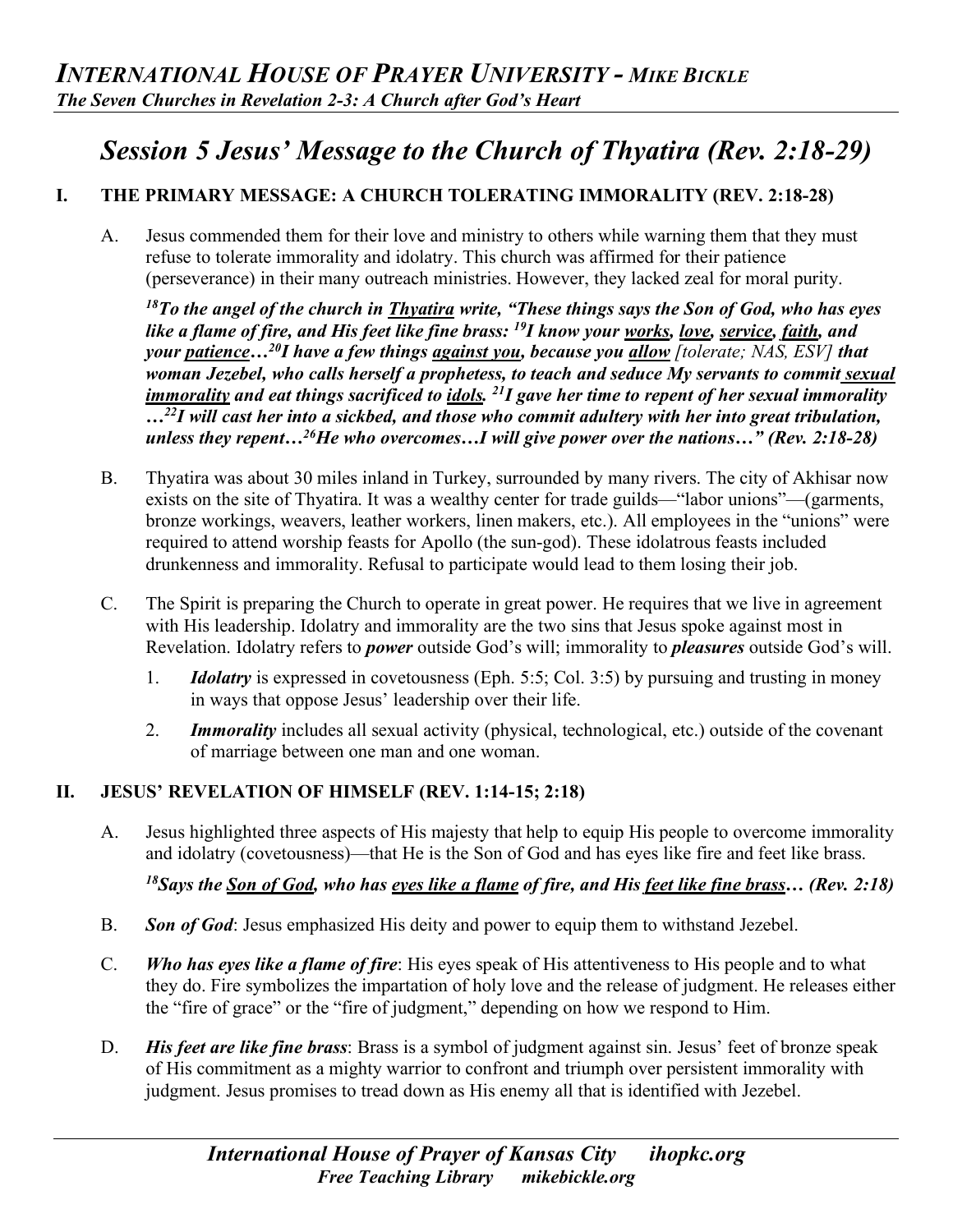### **III. AFFIRMATION FOR FAITHFULNESS**

A. *I know your works*: This church was affirmed for their works, love, service, faith, and patience. This is the only church commended for both love and service.

*19I know your works, love, service [outreach ministries], faith, and your patience [perseverance]; and as for your works, the last are more than the first. (Rev. 2:19)*

B. *The last are more than the first*: They increased in their work of ministry and service as time went on. Their deeds were greater in number and quality than in their earlier days of ministry.

#### **IV. CORRECTION FOR COMPROMISE**

A. *I have a few things against you*: Jesus' correction is not rejection. He corrected three churches in the seven letters. Those in Ephesus left their first love (Rev. 2:4). Believers in Pergamos held the doctrine of Balaam (Rev. 2:14), and those in Thyatira allowed Jezebel to teach (Rev. 2:20).

*20…I have a few things against you, because you allow [tolerate; NAS, ESV] that woman Jezebel, who calls herself a prophetess, to teach and seduce My servants to commit sexual immorality and eat things sacrificed to idols…24to the rest in Thyatira, as many as do not have this doctrine, who have not known the depths of Satan…I will put on you no other burden. (Rev. 2:20, 24)* 

- B. *You allow Jezebel to teach and seduce My servants*: They tolerated Jezebel by allowing her to continue instead of rebuking her error and stopping her ministry. She taught "liberty in grace," saying that attending idol feasts involving immorality was acceptable.
- C. Those who participated their idolatrous feasts were worshipping demons (1 Cor. 10:20-21).

*20The things which the Gentiles sacrifice they sacrifice to demons…and I do not want you to have fellowship with demons. 21You cannot drink the cup of the Lord and the cup of demons; you cannot partake of the Lord's table and of the table of demons. (1 Cor. 10:20-21)* 

D. Most idolatry was motivated by covetousness (Eph. 5:5; Col. 3:5). Covetousness is an expression of idolatry because people put their confidence in money instead of the Lord.

*5 Put to death…fornication, uncleanness…and covetousness, which is idolatry. (Col. 3:5)* 

*5No…covetous man, who is an idolater, has any inheritance in the kingdom. (Eph. 5:5)* 

E. Paul required the leaders under him to confront immorality in the church. Immorality is included in almost every list of sins in the NT and is emphasized in Revelation as one of Satan's primary strategies in the end times (Rev. 9:21; 14:8; 17:1-4; 18:2-4, 9-10; 19:2; 21:8).

*1 It is reported that there is sexual immorality among you…4 In the name of our Lord Jesus Christ, when you are gathered together…5deliver such a one to Satan for the destruction of the flesh, that his spirit may be saved in the day of the Lord…9 I wrote to you in my epistle not to keep company with sexually immoral people. 10I certainly did not mean with the sexually immoral people of this world…since then you would need to go out of the world. 11Now I have written to you not to keep company with anyone named a brother, who is sexually immoral…or a drunkard …not even to eat with such a person. (1 Cor. 5:1-11)*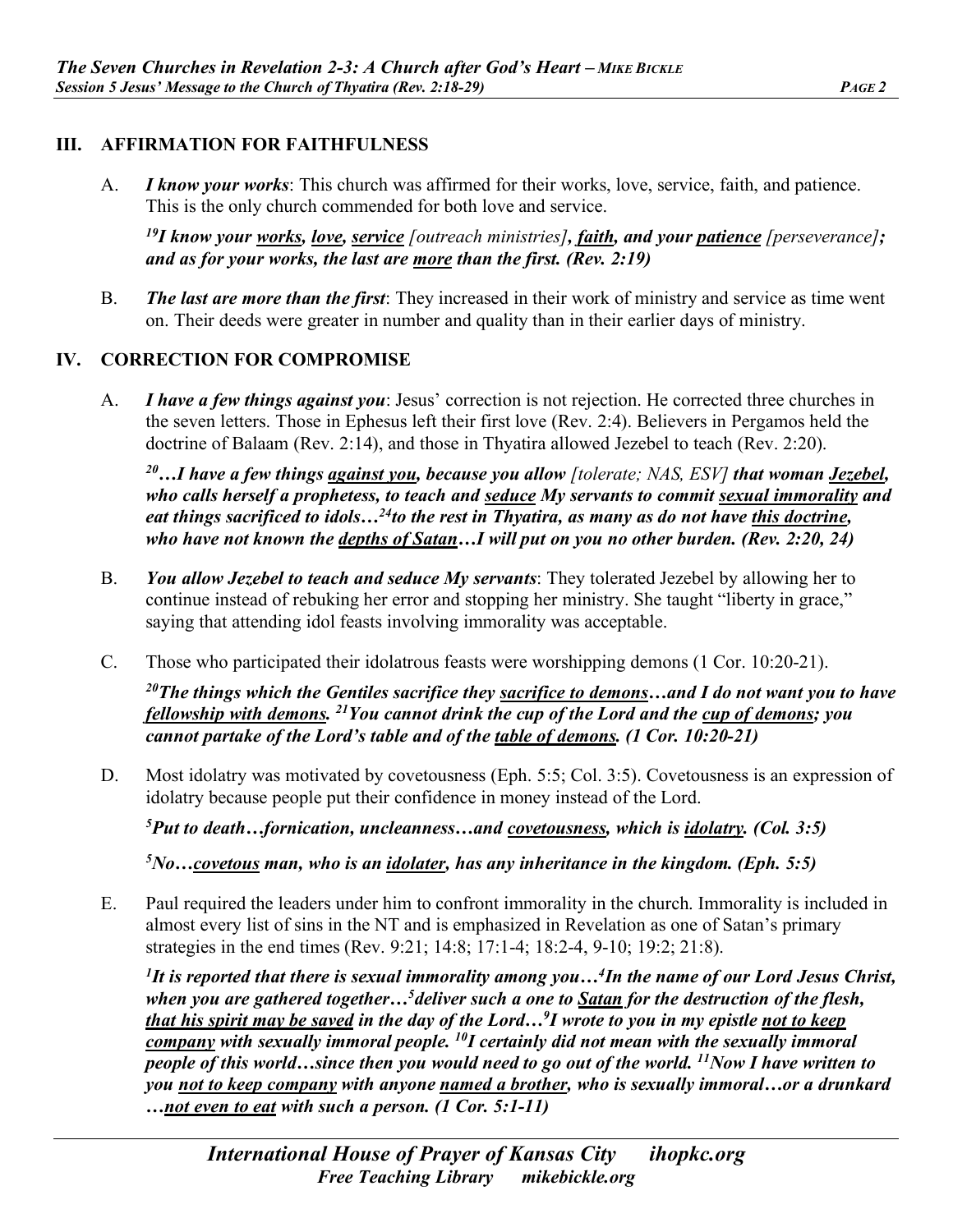F. The high priest Eli loved God but tolerated immorality in his sons—Hophni and Phinehas—who were leaders under him. He failed to replace them when they refused to repent. As a result of allowing immorality to continue under his leadership, Eli lost God's blessing (1 Sam 2:12-31).

*22Eli…heard everything his sons did…how they lay with the women who assembled at the door of the tabernacle…23So he said to them, "Why do you do such things?… 25Nevertheless they did not heed the voice of their father, because the LORD desired to kill them…27Then a man of God came to Eli and said to him, "Thus says the LORD…28'Did I not choose him [your forefather Aaron] out of all the tribes of Israel to be My priest…? 29Why do you…honor your sons more than Me…?' 30Therefore the LORD…says: 'I said indeed that your house and the house of your father would walk before Me forever.' But now the LORD says: 'Far be it from Me; for those who honor Me I will honor, and those who despise Me shall be lightly esteemed. 31Behold, the days are coming that I will cut off…your father's house, so that there will not be an old man in your house.'" (1 Sam. 2:22-31)* 

- G. *Jezebel*: There are two women in the Scripture named Jezebel—one in the OT and one in the NT.
	- 1. The OT Jezebel was married to King Ahab (1 Kgs. 16:31). She financially supported 850 false prophets, killed God's true prophets, and sought to kill Elijah (1 Kgs. 18:13, 19; 19:1-2). Her harlotries and occult practices were well known (2 Kgs. 9:22). Her name lived on as a byword for immorality and/or occult activity.
	- 2. The NT Jezebel acted like the OT Jezebel and, therefore, may have deliberately taken her name in her brazen boldness to live in sin. She was a recognized leader in the church who claimed to be a prophetess. Thus, she had a reputation for accurate prophetic revelation. Those accepting her teachings prided themselves on their enlightened liberalism in grace.
- H. Those described as having the *spirit of Jezebel* are those who promote immorality and/or sorcery. Immorality stimulates one's body outside of God's will. Sorcery stimulates one's spirit outside of God's will. The spirit behind making, selling, or buying pornography or partaking in any expression of immorality is the spirit of Jezebel. As the OT Jezebel killed the prophets physically, so the spirit of Jezebel today kills the prophets spiritually with immorality —it kills the prophetic spirit.
- I. *Depths of Satan*: John referred to Jezebel's doctrine as the deep things of Satan. In other words, her false teaching on grace that promoted immorality and idolatry without concern for Jesus' leadership or His judgments is one expression of the depths of satanic deception.

## **V. JESUS' EXHORTATION TO THE CHURCH OF THYATIRA**

A. Jesus warned the church that He would kill her children—those who followed her teaching—and cast them into tribulation (increased trials) that troubled believers who refused Jezebel's ways.

*21I gave her time to repent of her sexual immorality, and she did not repent. 22Indeed I will cast her into a sickbed, and those who commit adultery with her into great tribulation, unless they repent of their deeds. 23I will kill her children with death, and all the churches shall know that I am He who searches the minds and hearts. I will give to each one of you according to your works. 24Now to…as many as do not have this doctrine, who have not known the depths of Satan… I will put on you no other burden. 25Hold fast what you have till I come. (Rev. 2:21-25)*